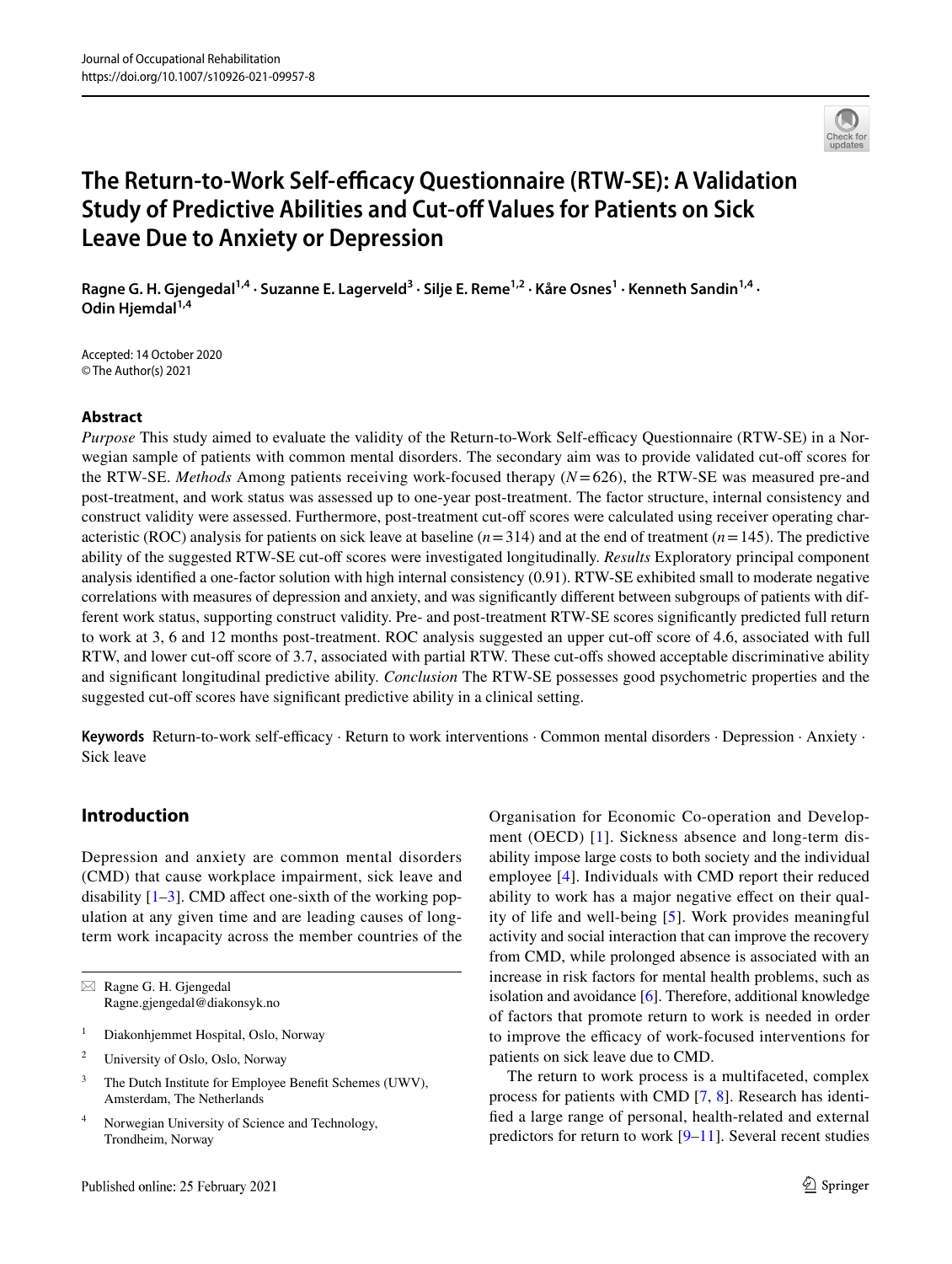found that an individual's self-efficacy for return to work is an especially strong prognostic factor during the return to work process for patients with CMD [[10](#page-8-9), [12–](#page-8-10)[15](#page-8-11)]. Selfefficacy refers to the confidence individuals have in their own ability to perform certain behaviours efectively [\[16](#page-8-12)]. According to Bandura (2006), the concept of self-efficacy is best understood as mastery expectancies related to specifc domains of a person's life, which can be modifed by their experiences, dialogue and social support [[17\]](#page-8-13). Bandura also states that in order to have explanatory and predictive value, a valid self-efficacy measure must be closely linked to a distinct area of functional and situational demands. Thus, the Return-to-Work Self-Efficacy scale (RTW-SE) was developed to capture a person's self-efficacy with a specific focus on the return to work process [\[18](#page-8-14)].

The RTW-SE score quantifes an individual's confdence in their ability to work fully and perform work tasks while suffering from a CMD  $[18]$  $[18]$ . Recent research has found that both the baseline RTW-SE score and subsequent increases in the RTW-SE score during return to work interventions are robust predictors of return to work  $[9-14]$  $[9-14]$  $[9-14]$ . This indicates that the RTW-SE questionnaire adequately assesses the occupational performance domain that is relevant to employees with mental health problems on sick leave [\[18\]](#page-8-14). However, whether the RTW-SE diferentiates between groups on full sick leave, partial sick leave and working fully has not previously been explored, though patients working partially and fully would be expected to score signifcantly higher than those on full sick leave.

The RTW-SE items address the functional problems that patients with anxiety and depression may encounter at work because of avoidance, low energy, physical complaints, difficulty concentrating, worry, rumination, trouble completing work, loss of enjoyment and low self-confdence [\[3,](#page-8-1) [19](#page-8-16)[–21](#page-8-17)]. Reductions in these mental health symptoms have been related to an increase in the RTW-SE score [\[9](#page-8-7)]. However, the RTW-SE remained a signifcant predictor of return to work, even after controlling for improvements in mental health symptoms [[9,](#page-8-7) [12](#page-8-10)]. This indicates that only focusing on symptom reduction during work-related treatment may not be sufficient. Therefore, treatments that also enhance work-related self-efficacy may need to be incorporated as an essential component of programs that aim to help patients with CMD return to work. Due to its predictive value, the RTW-SE scale may potentially be useful for evaluating treatment outcomes in relation to returning to work, and may also possibly help to identify patients at risk of late return [\[9](#page-8-7), [12,](#page-8-10) [14,](#page-8-15) [22\]](#page-8-18).

Not all patients who receive work-focused treatment successfully return to work after the intervention. Such nonreturners may be at particular risk of permanent exclusion from the labour market due to prolonged sick leave [[22](#page-8-18), [23](#page-8-19)]. Thus, it is important to investigate if post-treatment RTW-SE

scores can help clinicians to assess whether patients on sick leave have a high or low probability of returning to work after work-focused treatment. This may help to identify patients that need additional work-related interventions to return to work and prevent further absence.

Recent studies demonstrated that the RTW-SE scale may be a useful tool for such risk assessments in clinical settings [\[24\]](#page-8-20). Lower RTW-SE scores were better predictors of a reduced probability of return to work than other relevant predictors [[9\]](#page-8-7). In a study by Nieuwenhuijsen et al., the RTW-SE was even found to be a better predictor than the patients' own estimation of their RTW duration [\[9\]](#page-8-7). Although these studies consistently reported that low RTW-SE scores predict a lower probability of return to work outcomes, a variety of cut-off scores were used to define 'low' self-efficacy. Thus, consensus on the optimal cut-ofs for return to work after treatment in clinical settings has not yet been established [\[9](#page-8-7), [12,](#page-8-10) [18](#page-8-14), [24\]](#page-8-20).

The RTW-SE score ranges from a minimum of 1 to a maximum of 6. A recent study by Lagerveld and colleagues cautiously suggested that the probability of full return to work may be higher if the group mean RTW-SE scores reach a threshold within the range of 3.8 to 4.5 [\[22](#page-8-18)]. However, other studies have suggested different cut-off scores. Volker et al. [\[25\]](#page-8-21) dichotomized RTW-SE scores based on the highest quartile of the range of the scale, with scores of 4.5 and above defned as high scores. Lagerveld et al. [[12\]](#page-8-10) and Brenninkmeijer et al. [[24\]](#page-8-20) used a median score of 2.64 to diferentiate high and low self-efficacy, and Nieuwenhuijsen et al. [[9\]](#page-8-7) used a median score of 3. Collectively, these cut-ofs yield rather arbitrary distinctions between high and low RTW-SE scores. Since these fndings are inconclusive, further exploration of the optimal cut-ofs and their predictive value is required to improve the clinical utility of the scale.

The frst aim of this study was to explore the validity of the RTW-SE in a sample of Norwegian patients who were either at risk of an absence from work or currently on sick leave due to CMD, all of whom were receiving work-focused treatment. We evaluated the psychometric properties of the RTW-SE scale by exploring the factor solution and reliability. Furthermore, we investigated construct validity by comparing the RTW-SE scores of patients with diferent work status, and assessed the longitudinal predictive validity of the cross-culturally adapted translation of the original Dutch version. The second aim of the study was to propose clinically relevant post-treatment cutoff scores and investigate whether these cut-offs could predict full return to work longitudinally at 3-, 6- and 12- months follow-up post-treatment in individuals who were still on sick leave after work-focused treatment.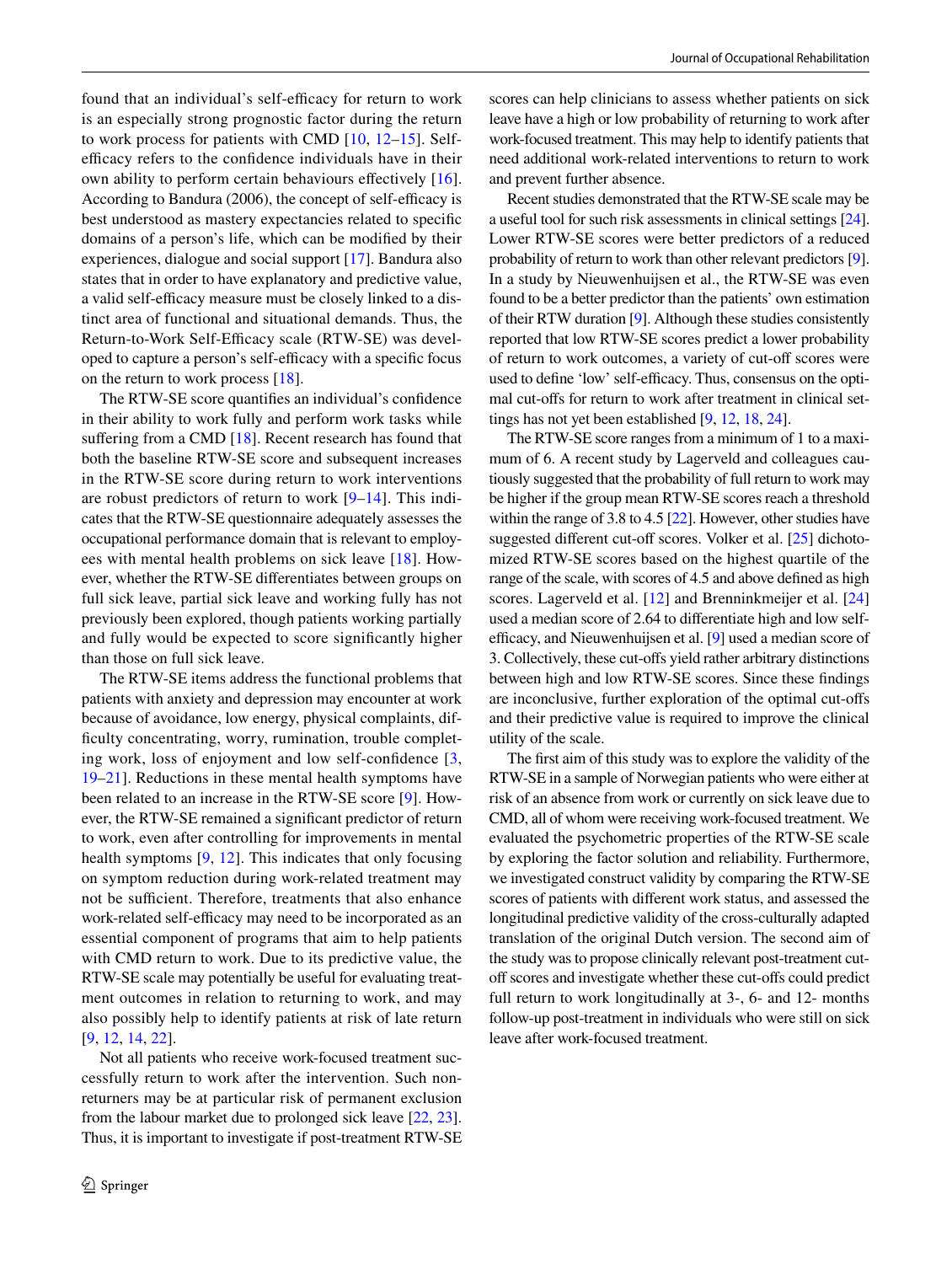### **Methods**

## **Participants and Context**

Data were obtained between 2013 and 2016 in a study with a naturalistic observational design. The study sample consisted of patients with CMD who received workfocused treatment in an outpatient mental health clinic at Diakonhjemmet Hospital in Oslo, Norway. The sample was followed prospectively from intake at pre-treatment until 12 months after treatment. The treatment model was previously described in Gjengedal et al. [[26](#page-8-22)] and consisted of short-term therapy with fexible, integrated interventions related to work place assessment and adjustments and drafting of return to work plans [\[26](#page-8-22)]. The patients in the intervention group attended a mean of 10.40 sessions  $(SD = 3.09)$  over a mean duration of 17.74 weeks  $(SD = 6.67)$ .

Patients were referred to the clinic by their general practitioners (GPs). The GPs determined if the patients were at risk of going on sick leave and certifed the participant's sick leave. Only participants who provided signed informed consent were included in the study.

The study cohort was comprised of 626 participants (Table [1\)](#page-2-0), of whom 325 were on sick leave pre-treatment and 145 were still on sick leave post-treatment.

The clinic operates a routine outcome monitoring system, in which questions concerning work status and the complete RTW-SE, Beck Depression Inventory, Second edition (BDI-II) and Beck Anxiety Inventory (BAI) are administered to patients pre- and post-treatment.

The primary diagnosis of the participants according to the ICD-10 criteria was current or recurrent depressive disorder (53.2%, *n*=333), anxiety disorder (17.1%, *n*=107), mixed anxiety and depression (12.1%, *n*=76), or adjustment disorder (12%,  $n=75$ ); the remaining 5.6% ( $n=35$ ) of participants had another primary diagnosis, such as an eating disorder, hypochondria or sleeping disorder.

#### **Translation and Wording of Items**

To ensure linguistic and clinical expertise during the validation process, the RTW-SE scale was translated from English to Norwegian by an expert panel of clinical psychologists. The Norwegian version was then independently back-translated into English by three experienced clinical psychologists who are fuent in English. The original author of the scale assessed the English back-translations to confrm the quality of the translation.

We pre-tested the frst translation on a group of approximately 10 patients. One item on the scale was reworded,

<span id="page-2-0"></span>

| Table 1 Patient characteristics and sociodemographic features at pre- |  |  |
|-----------------------------------------------------------------------|--|--|
| treatment (baseline)                                                  |  |  |

|                           | Study cohort $(N=626)$ |      |      |      |
|---------------------------|------------------------|------|------|------|
|                           | n                      | %    | Mean | SD   |
| Age, years                |                        |      | 38.0 | 10.6 |
| Gender                    |                        |      |      |      |
| Male                      | 197                    | 31.5 |      |      |
| Marital status            |                        |      |      |      |
| Living with a partner     | 362                    | 56.4 |      |      |
| Education                 |                        |      |      |      |
| Primary school            | 17                     | 2.7  |      |      |
| Senior high school        | 125                    | 20.0 |      |      |
| University/College        | 465                    | 72.6 |      |      |
| Pre-treatment work status |                        |      |      |      |
| Full work                 | 301                    | 48.1 |      |      |
| Partial sick leave        | 163                    | 26.0 |      |      |
| Full sick leave           | 162                    | 25.9 |      |      |
| <b>BDI-II</b> depression  | 622                    |      | 24.7 | 9.6  |
| <b>BAI</b> anxiety        | 620                    |      | 17.5 | 10.4 |
| RTW-SE                    | 601                    |      | 3.48 | 1.11 |
| Full work                 | 287                    |      | 4.01 | .93  |
| Partial sick leave        | 157                    |      | 3.26 | .85  |
| Full sick leave           | 157                    |      | 2.75 | 1.03 |
|                           |                        |      |      |      |

*BDI-II* Beck Depression Inventory—second edition, *BAI* Beck Anxiety Inventory, RTW-SE the Return-to-work Self-efficacy, SD standard deviation

as the frst administration of the translated version showed that patients often misunderstood one negative question *("I will not be able to handle potential problems at work")*. This item also had one of the lowest factor loadings in the original Dutch version [[18\]](#page-8-14). We therefore reworded this question to a positive statement ("*I will be able to handle potential problems at work"*). This change was investigated by comparing the question factor loading in the current study with the factor loading for the same question described in the original development and validation study by Lagerveld in 2010 [[18](#page-8-14)]. Rewording of this item in the current study improved the factor loading compared to the original scale (Table [2](#page-3-0)).

#### **Measures**

#### **Return -to-Work Self-efficacy (RTW-SE)**

RTW-SE [[18\]](#page-8-14) was measured using the previously described 11-item scale. Examples of the items are: *"If I resume my work fully tomorrow in my current health situation. I expect that";* (1) "*I will be able to perform my tasks at work*"*;* (2) "*I will be able to concentrate on my work*". As patients were on sick leave or working when they answered the scale, we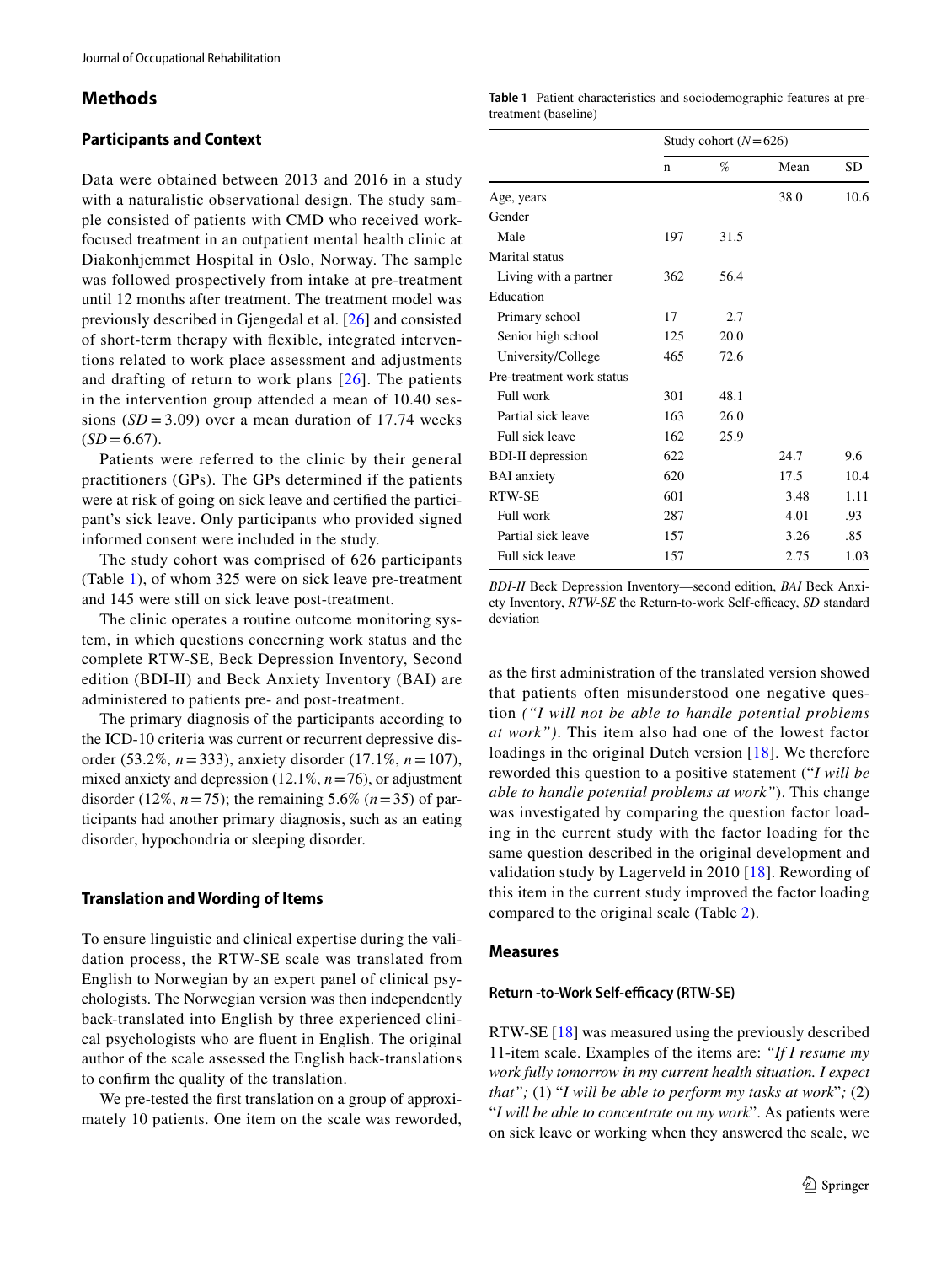<span id="page-3-0"></span>**Table 2** Factor loadings from exploratory principal component analysis (*N*=626)

|                | Items of RTW-SE                                                                  | Factor loadings |
|----------------|----------------------------------------------------------------------------------|-----------------|
| 1              | I will be able to cope with setbacks                                             | 0.71            |
| $\overline{c}$ | I won't be able to complete my work tasks due to my emotional state <sup>a</sup> | 0.64            |
| 3              | I will be able to set my personal boundaries at work                             | 0.61            |
| $\overline{4}$ | I will be able to perform my tasks at work                                       | 0.83            |
| .5             | I will be able to deal with emotionally demanding situations                     | 0.79            |
| 6              | I will have no energy left to do anything else <sup>a</sup>                      | 0.52            |
| 7              | I will be able to concentrate on my work                                         | 0.83            |
| 8              | I will be able to cope with work pressure                                        | 0.88            |
| 9              | I will be able to handle potential problems at work <sup>b</sup>                 | 0.88            |
| 10             | I can motivate myself to perform my job                                          | 0.73            |
| 11             | I can deal with the physical demands of my work                                  | 0.58            |

a Reversed items

b Reworded version

did not refer to the scale as the RTW-SE when in contact with patients. The response categories vary from "totally disagree" to "totally agree". The mean score for the 11 items was used to compute the total RTW-SE score. The RTW-SE scale yields a continuous score ranging from 1 to 6; higher scores indicate a higher return to work self-efficacy. The internal consistency of the scale in the frst validation study was excellent over time and across subgroups, with Cronbach's alpha coefficients larger than  $0.80$  [[18\]](#page-8-14).

### **Beck Depression Inventory—Second edition (BDI‑II)**

The BDI-II [[27\]](#page-8-23) is one of the most widely used self-reporting measures for estimating the presence and severity of the symptoms of depression during the previous two weeks. The scale contains 21 self-evaluated items that are rated on a 4-point Likert scale ranging from 0 to 3. The responses are summed to yield a score that ranges from 0 to a maximum of 63, with a higher score indicating a greater severity of depression in the last two weeks. The psychometric properties of the BDI-II are adequate [\[27](#page-8-23)]. The recommended cutoff for minimal depression is 13, whereas scores of 14–19, 20–28, and 29–63 indicate mild, moderate, and severe depression, respectively. The Cronbach's alpha coefficient of the BDI-II in the present study was 0.89.

#### **Beck Anxiety Inventory (BAI)**

The BAI [\[28\]](#page-8-24) is a 21-item self-reported inventory for assessing the symptoms of anxiety during the previous week. The items are rated on a 4-point Likert-scale ranging from 0 to 3; the total score ranges from 0 to 63. The BAI has been found to be reliable and valid for measuring symptoms across different anxiety disorders [[29\]](#page-8-25)*.* In the current study, the Cronbach's alpha coefficient of the BAI was 0.90.

#### **Return to Work**

At pre-treatment, patients reported their work status on a self-reported questionnaire as fully working, on partial sick leave or on full sick leave.

Follow-up data on work status at 3, 6 and 12 months after treatment was derived from the National Social Insurance Register (NAV-registry), which ensured no loss to follow-up. The register includes information on whether each individual was on full or partial sick leave. Full return to work was defned as working 100% at the above-mentioned specifc time points as registered in the NAV registry.

### **Statistical Analyses**

Data were analysed using STATA version 14.0. We evaluated internal reliability by calculating the Cronbach's alpha values. The underlying factor structure of the RTW-SE scale was estimated by conducting an exploratory principal component analysis based on Kaiser's rule of eigenvalues [[30\]](#page-8-26). The correlations between the RTW-SE, BDI-II and BAI were examined by calculating Pearson's correlation coefficients. To explore construct validity, we examined if signifcant diferences existed between the groups of participants on full sick leave, partial sick leave and full work using ANOVA analysis with a post hoc pairwise comparison. Logistic regression analyses were performed to study the predictive validity of the pre- and post-treatment RTW-SE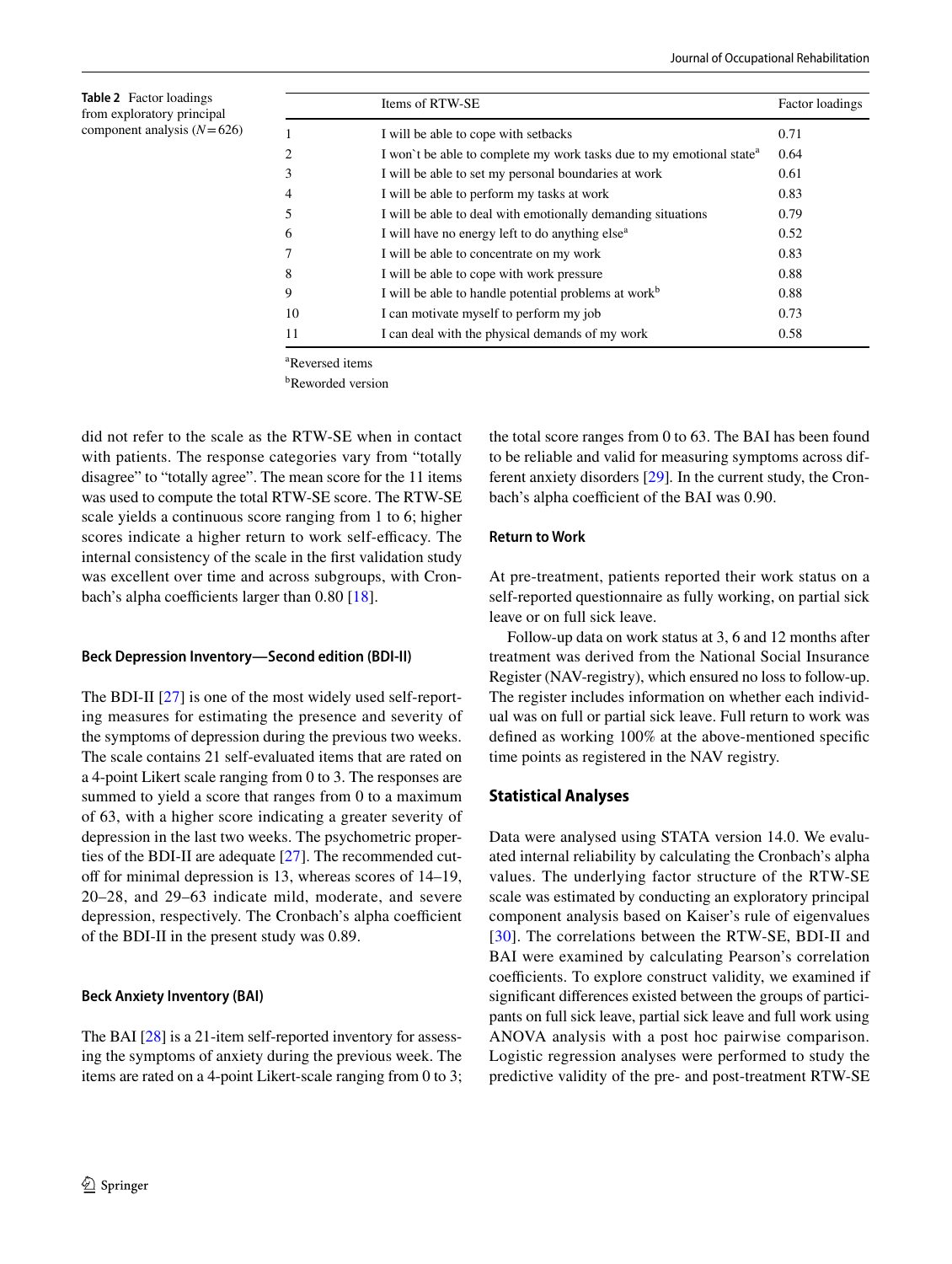scores with full return to work at post-treatment and 3, 6 or 12 month follow-up post-treatment as the dependent variable.

We constructed receiver operating characteristic (ROC) curves using the post-treatment RTW-SE score as a classifer and work-status (working fully, graded sick leave, full sick leave) as reference groups. ROC analysis is widely used to select appropriate clinically optimal cut-off scores by testing the ability of a scale to discriminate between groups [\[31,](#page-9-0) [32](#page-9-1)]. In order to determine the appropriate cut-off values for the return to work process, ROC analyses were performed on the post-treatment scores of the subgroup of patients on sick leave pre-treatment  $(n=314)$ . We estimated two posttreatment cut-off scores, as previous research suggested that return to work is not a single event, but rather a continuum refecting a gradual process [\[22](#page-8-18)]. Firstly, ROC analysis was used to estimate an upper cut-off score by using full work vs. sick leave (either graded or full) post-treatment as the reference variable. The second ROC analysis was used to estimate a lower cut-off score using graded sick leave vs. full sick leave as the reference variable among the subgroup of patients still on sick leave after treatment (*n*=145). The accuracy of the ROC analysis was estimated from the area under the curve (AUC), which provides a summary measure of the sensitivity (true positives) and specifcity (true negatives) of the test relative to the reference groups across the entire range of RTW-SE scores. In general, an AUC score of 0.5 is consistent with a screening tool that is no better than chance. A score of 1.0 indicates perfectly accurate discrimination, while an AUC between 0.7 and 0.8 is considered acceptable; 0.8‒0.9, excellent; and greater than 0.9, outstanding  $[31, 33]$  $[31, 33]$  $[31, 33]$  $[31, 33]$ . The optimal cut-off values were identifed using the Youden index (J), which calculates the scores with the highest combined sensitivity and specificity [[34](#page-9-3)]. The predictive validity of the post-treatment cut-off scores was examined in the sub-group who were still on sick leave post-treatment  $(n=145)$  using a logistic regression model with full return to work at 3-, 6-, and 12-months follow-up as dependent variables. The group with scores below the lower cut-off was used as the reference category. Full return to work was coded 1 and partial or full sick leave was coded as 0. Missing data for individual items on the RTW-SE, BDI-II and BAI were replaced by weighted means  $[35]$  $[35]$ . Effect sizes were calculated using Cohen's *d* and pooled *SD* values [\[36](#page-9-5)].

## **Ethical Approval**

This study qualifed as health-service research and was therefore approved in advance by the Norwegian Data Protection Authority. Patients signed an informed consent form and could withdraw their consent at any time without providing an explanation. The study was conducted according to the principles of the Helsinki Declaration.

## **Results**

#### **Descriptive Statistics**

Table [1](#page-2-0) provides an overview of the socio-demographic characteristics and baseline scores (pre-treatment) of the participants. Overall, the entire cohort exhibited moderate symptoms of depression (BDI-II, mean  $(M)$  = 24.7) and mild to moderate levels of anxiety at baseline (BAI, *M* =17.5). The mean age of the participants was 38 years, and there were more females (68.5%) than males (31.5%). Approximately half of the patients (48.1%) were fully working but at risk of sick leave before treatment; the remaining patients (51.9%) were on full or graded sick leave before treatment.

#### **Factor Structure and Reliability of the RTW‑SE**

We performed an exploratory principal component analysis to assess the underlying factor structure of the RTW-SE. A one-component solution was proposed based on Kaiser's rule of eigenvalues and was supported by inspection of the scree-plot [[30](#page-8-26)]. The one-factor solution with an eigenvalue of 1 and above explained 54.43% of total variance. The factor loadings of the items on the latent construct were all high and ranged from 0.52 to 0.88 (Table [2](#page-3-0)). Cronbach's alpha indicated the internal consistency of the scale for the entire group at baseline was excellent (0.91).

#### **Validity of the RTW‑SE**

As shown in Table [1](#page-2-0), participants on full sick leave at pretreatment reported lower scores on the RTW-SE (*M*=2.75) than the participants on graded sick leave  $(M=3.27)$ , while patients working fully (*M*=4.00) had the highest pre-treatment RTW-SE scores. ANOVA analysis showed that the pre-treatment RTW-SE scores varied signifcantly across the groups  $[F(2, 601) = 97.18, p < 0.001]$ . The post hoc analysis indicated that the diferences between all groups were significant: full sick leave vs. full work  $(t=-13.51, p<0.001)$ , graded sick leave versus full work  $(t = -7.99, p < 0.001)$ , and full sick leave versus graded sick leave  $(t = -4.85,$  $p < 0.001$ ).

The RTW-SE pre-treatment score for the entire cohort was  $M = 3.48$  ( $SD = 1.08$ ) and the post-treatment score was  $M = 4.49$  (*SD* = 0.97). This change was significant (*t*= −21.75, *p*<0.01) with a high efect size (*d*=0.99), indicating that the scale is sensitive to change during treatment.

Construct validity between the RTW-SE, BDI-II and BAI was investigated by correlation analyses. As expected, we observed signifcant negative correlations between the RTW-SE and BDI-II  $(r = -0.44, p = 0.001)$  and RTW-SE and BAI  $(r = -0.21, p = <0.001)$ .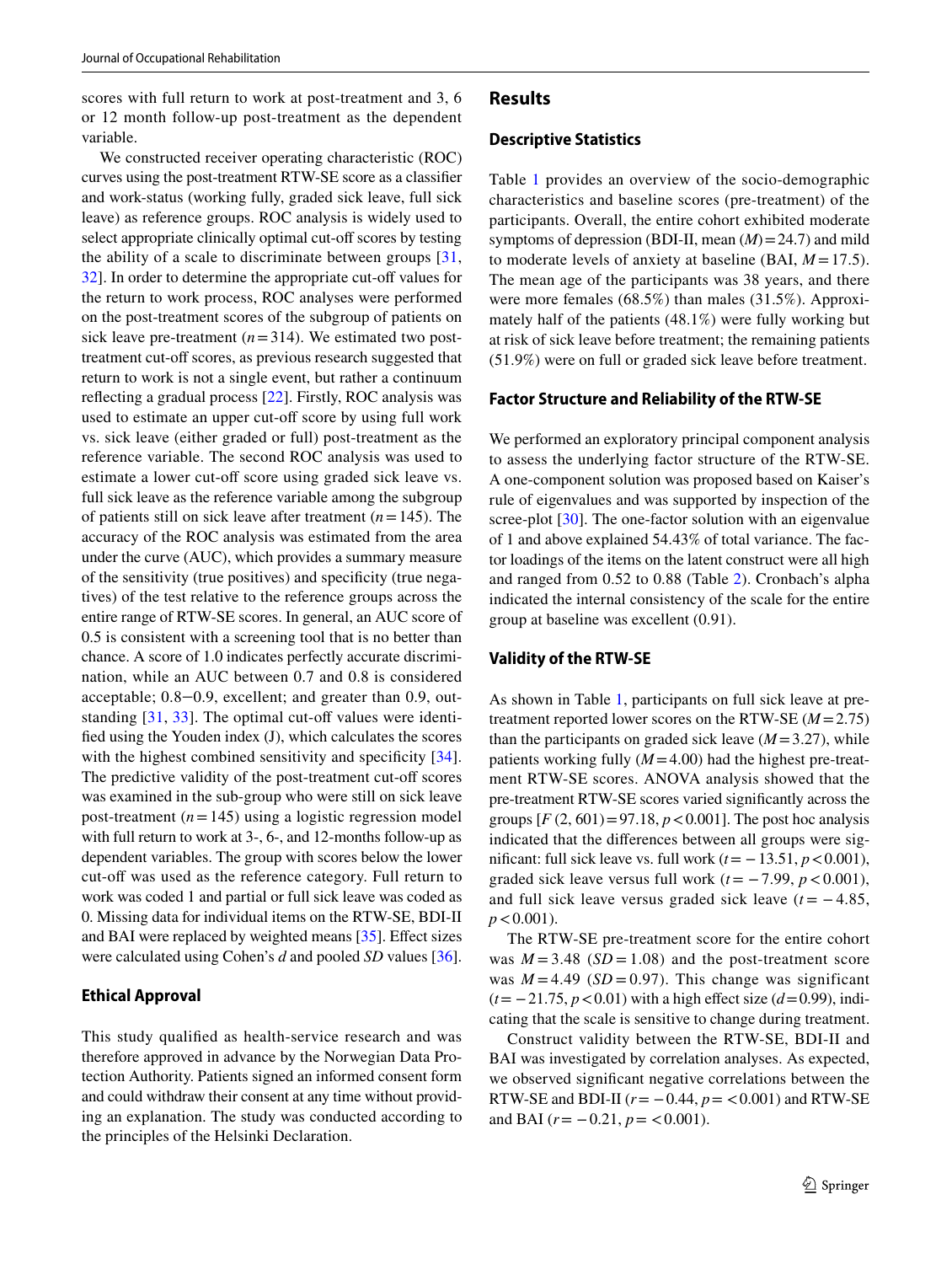The predictive validity of the pre- and post-treatment RTW-SE scores were evaluated at the end of treatment and longitudinally at 3-, 6-, and 12-months follow-up. For patients on sick leave before treatment (*n*=314), the RTW-SE pre-treatment score was not a signifcant predictor of full return to work at post-treatment (OR  $1.20 p = ns$ ). However, longitudinally at 3, 6, and 12 months after completing treatment, both the pre-treatment RTW-SE scores (OR 1.44, 1.44, 1.46  $p < 0.01$ , respectively) and post-treatment RTW-SE scores (OR 2.68, 2.23, 2.27 *p*<0.01, respectively) were signifcant predictors of full return to work.

In the sub-group of patients on sick leave at post-treatment  $(n=145)$ , the post-treatment RTW-SE scores were signifcant longitudinal predictors of full return to work at 3-, 6-, and 12-months follow-up (OR 1.94, 1.84, 2.11, *p*<0.01, respectively).

# **Estimation of RTW-SE Cut-off Scores Based on ROC Analysis**

As shown in Table [3](#page-5-0), the Youden's Index (J) identifed that a cut-off point of 4.6 for the post-RTW-SE score provided the optimal discrimination between patients (*n*=314) fully working or on sick leave post-treatment (sensitivity = 73.48%, specificity = 73.03%). The area under the ROC curve  $(AUC)$  was 0.79 (Fig. [1a](#page-6-0)).

Table [4](#page-7-0) shows that the Youden's Index (J) identifed that a cut-off point of 3.7 for the post-RTW-SE score provided optimal discrimination between patients (*n*=145) on graded sick leave (partly working) or on full sick leave post-treatment (sensitivity =  $68.04\%$ , specificity =  $66.67\%$ ). The area under the ROC curve (AUC) was 0.70 (Fig. [1b](#page-6-0)).

## **Predictive Ability of RTW‑SE Cut‑of Scores**

The odds ratios for full return to work based on the RTW-SE cut-off scores as predictors are shown in Table [5](#page-7-1). Among the

<span id="page-5-0"></span>**Table 3** Operating characteristics for the central range of the RTW-SE post-treatment with graded full working versus full sick leave post-treatment as reference variables (*n*=310)

| RTW-SE cut-off    | Sensitivity | Specificity | Youden |
|-------------------|-------------|-------------|--------|
| 4.45              | 78.03%      | 65.73%      | 0.44   |
| 4.55              | 76.52%      | 69.66%      | 0.46   |
| 4.63 <sup>a</sup> | 73.48%      | 73.03%      | 0.47   |
| 4.73              | 67.42%      | 75.84%      | 0.43   |
| 4.74              | 61.36%      | 77.53%      | 0.39   |
|                   |             |             |        |

Data obtained from receiver-operating characteristic curves

a Optimal threshold according to the maximal Youden Index (sensitiv $ity + specificity - 1)$ 

patients still on sick leave post-treatment (*n*=145), individuals with RTW-SE post-scores equal to or higher than 4.6 had signifcantly higher odds of full return at 3, 6, and 12 months follow-up than patients with RTW-SE scores below 3.7 (Table [5](#page-7-1)). The patients with RTW-SE scores ranging from 3.7 to 4.6 had signifcantly higher odds of returning fully to work at 3 and 6 months than patients with scores below this range; however, this cut-off range was not a significant predictor at 12 months follow-up.

# **Discussion**

The primary goal of this study was to assess the psychometric properties of the Norwegian RTW-SE and to estimate clinically relevant cut-of scores. Furthermore, we evaluated the predictive validity of the cut-off scores for full return to work post-treatment and at 3-, 6-, and 12-month follow-up after treatment.

Our exploratory factor analysis supports a one-factor solution and is consistent with the previous fndings of Lagerveld [\[18\]](#page-8-14). These results indicate that the number of items in the scale could potentially be reduced, though each item represents diferent meaningful, functional problems that are clinically important. All of the items could be valuable to tailor treatment or when used as a discussion tool for behaviour change in a rehabilitation and treatment setting [[18\]](#page-8-14). However, future studies could test if a reduced version of the scale containing fewer items offers advantages, such as shorter response times and higher return rates without reducing the validity, psychometric properties or predictive ability. A shorter scale may be of particular value as a more rapid screen for cases at risk and as a tool to frequently monitor RTW-SE levels during treatment. The internal consistency of the RTW-SE was satisfactory and in agreement with the original validation of the scale [\[18](#page-8-14)].

In line with previous research, we identifed several indicators of the validity of the RTW-SE scale. As expected, the scores on the RTW-SE scale correlated negatively with the symptoms of depression (BDI-II) and anxiety (BAI), which supports the construct validity of the RTW-SE. The correlations were small to moderate, which may indicate that RTW-SE measures a related, yet a distinct concept that incorporates the disability-specific functional problems associated with symptoms of CMD that patients expect to encounter when they return to work.

The RTW-SE scores of patients on full sick leave, graded sick leave, and fully at work without sick leave were signifcantly diferent, in support of the construct validity of the RTW-SE. The ability of RTW-SE scores to diferentiate between groups with diferent work status is clinically relevant, especially if the RTW-SE scores predict future work status. To investigate whether the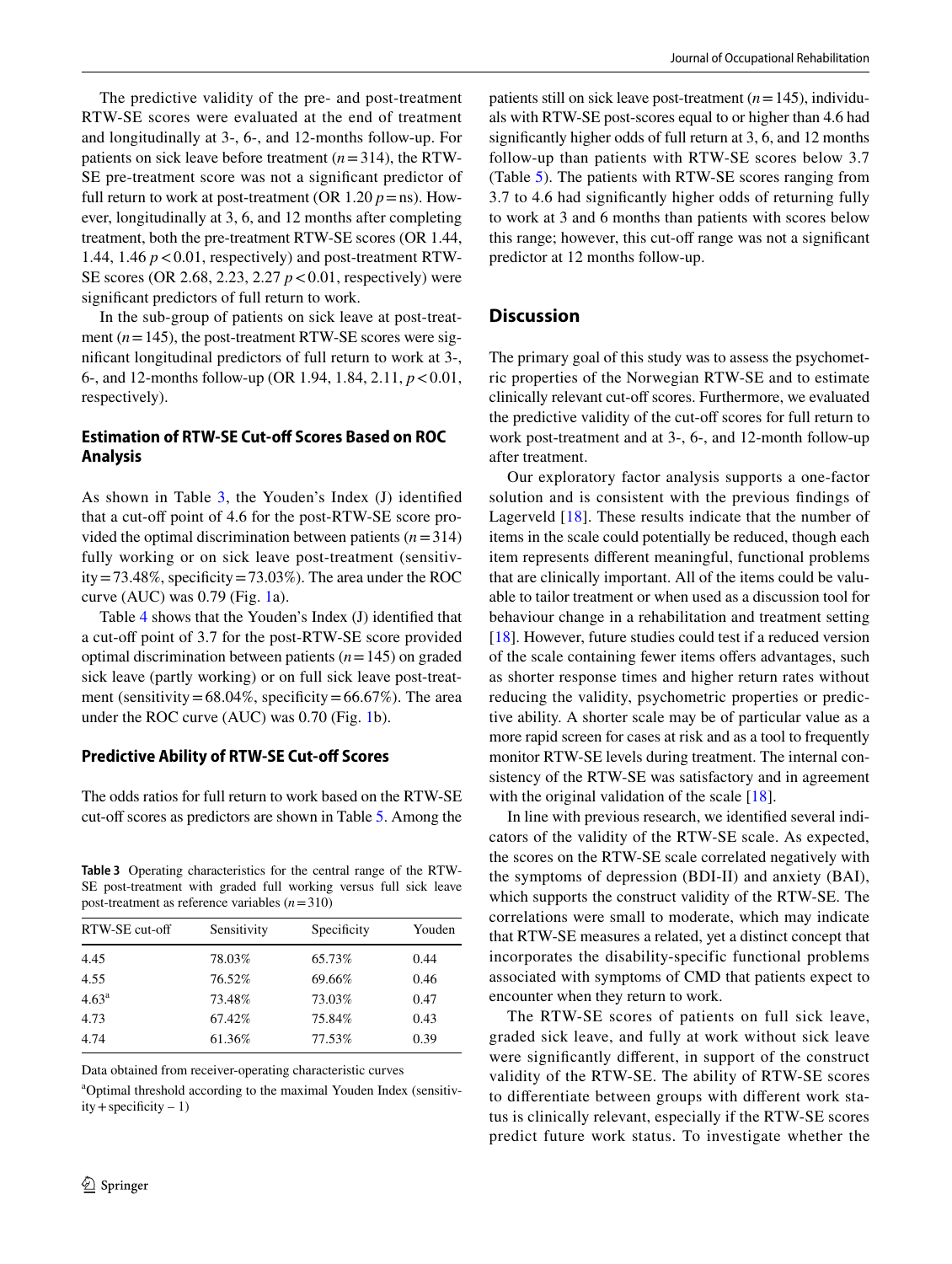

<span id="page-6-0"></span>**Fig. 1** Receiver operating characteristic (ROC) curves for RTW-SE scores post-treatment. **a** Reference group: full return to work vs sick leave post-treatment  $(n=310)$ . **b** Reference groups: graded sick leave (partly working) vs. full sick leave post-treatment (*n*=145)

RTW-SE scores were associated with a change in sick leave status, we assessed the longitudinal predictive ability of the pre- and post- scores in the group of patients on sick leave at baseline. Both the pre- and post-treatment RTW-SE scores were signifcant predictors of full return to work at 3-, 6-, and 12-month follow-up. However, the pre-treatment RTW-SE score was not signifcantly associated with full return to work at the end of treatment. This fnding is inconsistent with previous studies [\[18\]](#page-8-14), but could be related to the outcome measure (i.e. full return to work) used in the current study. Full return to work is a conservative dichotomous measure that may not fully refect the potentially gradual changes and decreases in the levels of sick leave observed during treatment for the patients in the current study.

The results of the current study demonstrate that posttreatment RTW-SE scores are robust predictors of future return to work, which indicates post-treatment RTW-SE scores could be used to evaluate the efects of treatment on the return to work. The RTW-SE can also be used as a proxy for the return to work process during therapy. For example, a continually low RTW-SE throughout treatment may indicate that patients still sufer from disabling symptoms or that a workplace situation makes return impossible. Although the RTW-SE is a measure of a person's expectancy related to work and health, and not a direct assessment of their work situation, the score may actually refect a poor person-job ft or work-related factors that may contribute to the development of depression and anxiety, such as high job demand, low job control, a high effort-reward imbalance, bullying and low social support [\[37](#page-9-6)]. This could indicate a need for workplace interventions or that a permanent job change would be an important goal during therapy. Hence, to help increase the probability of work resumption, it is important for clinicians to monitor the RTW-SE scores and to unravel its possible determinants.

To increase the potential clinical utility of the RTW-SE scale, we derived cut-off scores using ROC analysis. Cut-off scores were estimated to investigate if the post-treatment RTW-SE scores could be used to identify patients with a high probability of returning to work after treatment and patients who may have a below-average return to work rate after treatment. ROC analyses and the Youden index identified that the cut-off scores of 4.6 and 3.7 provided acceptable discriminative ability between full work and sick leave and between graded and full sick leave, respectively. These results suggest that RTW-SE scores between 4.6 and 6.0 can be categorized as high and associated with full return to work; scores between 3.7 and 4.6, as moderate and associated with partial return to work; and scores of 1–3.7, as low and associated with no return. These values are consistent with a recent study by Lagerveld (2017) in the Netherlands, which found the participants' RTW-SE scores reached a certain threshold—within the range of 3.8 to 4.5—before full return to work occurred [[22\]](#page-8-18). This range is somewhat lower than the cut-off for full return to work in the current study (4.6), which may be related to the timing of the assessment. We estimated ROC cut-off scores post-treatment, when patients may have already returned fully to work—whereas Lagerveld (2017) measured this threshold before the occurrence of full return to work.

The RTW-SE cut-off values suggested in this study had signifcant longitudinal predictive ability for full return to work in the subgroup of patients on sick leave post-treatment. In our logistic regression model, the high RTW-SE group were signifcantly more likely to have returned to full work at 3, 6, and 12 months than the low RTW-SE group. The moderate RTW-SE group were more likely to have returned to full work at 3 and 6 months than the low RTW-SE group, but not at 12 months.

Establishing RTW-SE cut-off scores could potentially provide a clinically useful tool to identify groups of patients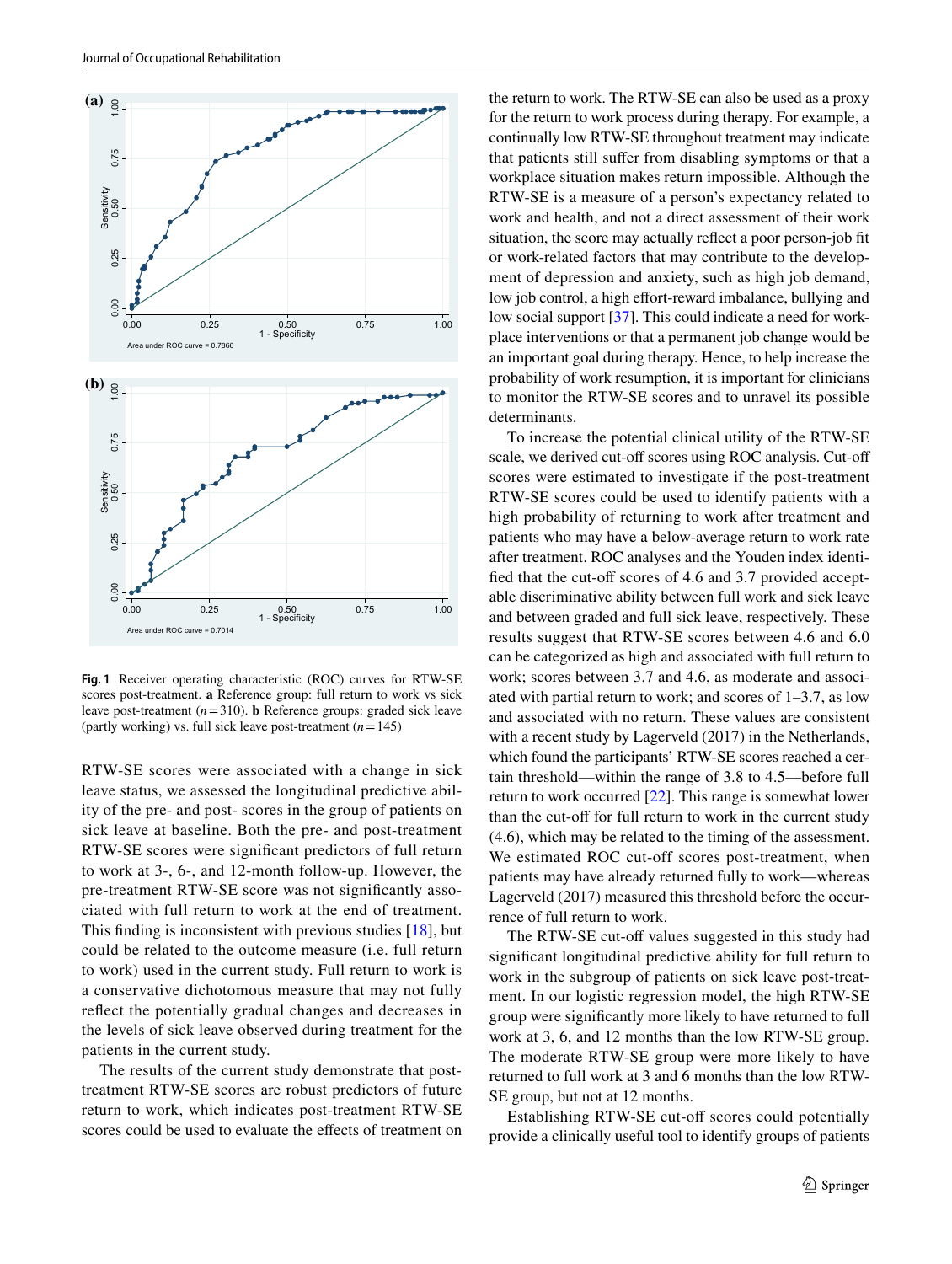<span id="page-7-0"></span>**Table 4** Operating characteristics for the central range of the RTW-SE post-treatment scores assessed at the end of treatment, with graded sick leave (partly working) versus full sick leave post-treatment as reference variables (*n*=145)

| RTW-SE cut-off    | Sensitivity<br>Specificity |        | Youden |  |
|-------------------|----------------------------|--------|--------|--|
| 3.55              | 70.10%                     | 62.50% | 0.33   |  |
| 3.64              | 68.04%                     | 62.50% | 0.31   |  |
| 3.73 <sup>a</sup> | 68.04%                     | 66.67% | 0.35   |  |
| 3.82              | 63.92%                     | 68.75% | 0.33   |  |
| 3.90              | 60.82%                     | 68.75% | 0.30   |  |

Data obtained from receiver-operating characteristic curves

a Optimal threshold according to the maximal Youden Index (sensitiv $ity + specificity - 1)$ 

at high risk of not returning to work, and thus predict the risk of long-term sick leave in the year following workrelated treatment. One avenue for future research would be to explore whether these high-risk patients would beneft from further individually tailored work-focused interventions in order to prevent long-term disability. For patients working fully, the questionnaire is likely to refect expectations about their present work function [[18\]](#page-8-14). Future studies could investigate the relationship between the RTW-SE and other validated measures used to evaluate patients' current work function. Such studies could also explore the ability of the RTW-SE questionnaire to predict future sick leave for patients with CMD who are currently working [[18\]](#page-8-14).

#### **Limitations and Strengths**

The current study has limitations. Our translation of the RTW-SE scale was based on the English version published in the frst validation article and is not a direct translation of the Dutch version used in earlier validation studies. To ensure accuracy, we used both forward and backward translation and consulted Suzanne Lagerveld, the author of the original RTW-SE, for input and advice during the translation process.

Furthermore, the primary outcome measure was full return to work at four set time points, though patients may have partially or fully returned to work outside these time points. Future studies could employ more fne-grained measures and analyses to closely assess RTW-SE cut-of values at the exact time of the return to work event. Finally, two factors may afect the generalizability of these fndings to more heterogeneous samples. Firstly, the education level in the study sample was generally high, and secondly, the cohort examined in this study was patients from Norway. However, the fact that our thresholds are in line with the results of a Dutch study imply that the fndings of this study are scalable [\[22](#page-8-18)].

A major strength of this research is the large sample size of the naturalistic treatment study, which indicates the results have high ecologic validity. Another strength is the longitudinal design that combined the utility of subjective self-reported measures and objective measures based on national registry data. Results from the current study indicate that the RTW-SE may be clinically useful as a measure to identify patients at high risk of exclusion from work life.

# **Conclusion**

We found that the Norwegian translation of the RTW-SE scale had good reliability, provided good indications of construct validity and had signifcant longitudinal predictive ability in a cohort of patients with CMD. The RTW-SE scale has not previously been validated in the Norwegian population. The suggested clinically relevant post-treatment cut-off scores were significant predictors of full return to work in the current study. However, it is important to emphasize that the optimal cut-off scores for any given test may vary, depending on the characteristics of the population. Therefore, the current study needs to be replicated in other cohorts and other settings. Nevertheless, our results indicate that the RTW-SE scale can be used in the clinic to evaluate work-focused treatment for patients on sick leave or at risk of sick leave due to CMD. This study confrms the importance of interventions that enhance RTW-SE, as higher RTW-SE levels at the end of treatment predict return to work the following year. The proposed cut-off scores could provide a clinically useful tool to evaluate the quality of the treatment outcomes with respect to potential return to work. Overall,

<span id="page-7-1"></span>**Table 5** Predictive ability of RTW-SE cut-off values for full return to work for patients on sick leave at post-treatment follow-up  $(n=145)$ 

| RTW-SE<br>Odds ratio for full return to work |  |                              |               |                              |               |                               |               |
|----------------------------------------------|--|------------------------------|---------------|------------------------------|---------------|-------------------------------|---------------|
| Cut-off n                                    |  | 3 months $(n_1)$ 95% CI      |               | 6 months $(n_1)$ 95% CI      |               | 12 months $(n_1)$ 95% CI      |               |
| <3.7                                         |  | 63 (18)                      |               | (33)                         |               | (40)                          |               |
|                                              |  | $3.7-4.6$ $45$ $3.42**$ (26) | $1.53 - 7.66$ | $2.24*(32)$                  | $0.99 - 5.04$ | 2.01(35)                      | $0.84 - 4.80$ |
| >4.6                                         |  | $37 \quad 5.21** \quad (25)$ |               | $2.16 - 12.54$ $3.90**$ (30) |               | $1.49 - 10.17$ $10.06**$ (35) | 2.21–45.75    |

RTW-SE cut-off < 3.7 ( $n=63$ ) was the reference category; \*  $p \le 0.05$ , \*\*  $p < 01$  $n_1$  number in full work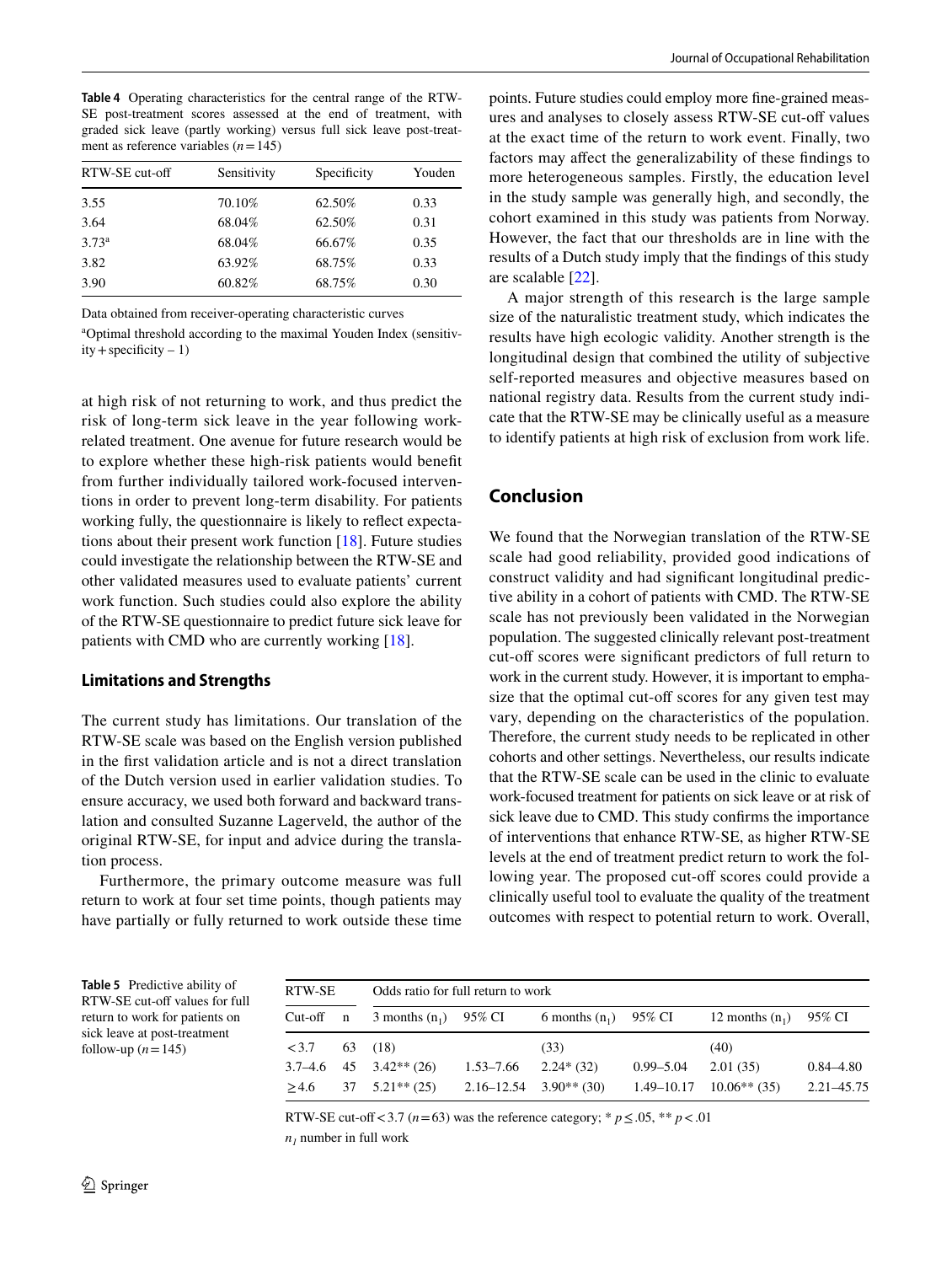this study suggests that the RTW-SE is a useful tool for clinical purposes, as well as for research.

**Acknowledgements** The authors thank the patients, therapists and management at Diakonhjemmet Hospital for their collaboration. This study was fnancially supported by the South-Eastern Norway Regional Health Authority and Diakonhjemmet Hospital as a component of routine evaluation and health service research.

**Open Access** This article is licensed under a Creative Commons Attribution 4.0 International License, which permits use, sharing, adaptation, distribution and reproduction in any medium or format, as long as you give appropriate credit to the original author(s) and the source, provide a link to the Creative Commons licence, and indicate if changes were made. The images or other third party material in this article are included in the article's Creative Commons licence, unless indicated otherwise in a credit line to the material. If material is not included in the article's Creative Commons licence and your intended use is not permitted by statutory regulation or exceeds the permitted use, you will need to obtain permission directly from the copyright holder. To view a copy of this licence, visit <http://creativecommons.org/licenses/by/4.0/>.

# **References**

- <span id="page-8-0"></span>1. OECD. Mental Health and Work. Sick on the job?: Myths and Realities about Mental Health and Work. Paris: OECD Publishing; 2012.
- 2. Taloyan M, Aronsson G, Leineweber C, Hanson LM, Alexanderson K, Westerlund H. Sickness presenteeism predicts suboptimal self-rated health and sickness absence: a nationally representative study of the Swedish working population. PLoS ONE. 2012;7(9):e44721.
- <span id="page-8-1"></span>3. Lagerveld SE, Bultmann U, Franche RL, van Dijk FJ, Vlasveld MC, van der Feltz-Cornelis CM, et al. Factors associated with work participation and work functioning in depressed workers: a systematic review. J Occup Rehabil. 2010;20(3):275–292.
- <span id="page-8-2"></span>4. Alonso J, Angermeyer MC, Bernert S, Brufaerts R, Brugha TS, Bryson H, et al. Disability and quality of life impact of mental disorders in Europe: results from the European Study of the Epidemiology of Mental Disorders (ESEMeD) project. Acta Psychiatr Scand Suppl. 2004;420:38–46.
- <span id="page-8-3"></span>5. Bowling A. The efects of illness on quality of life: fndings from a survey of households in Great Britain. J Epidemiol Community Health. 1996;50(2):149-155.
- <span id="page-8-4"></span>6. Bilsker D, Wiseman S, Gilbert M. Managing depression-related occupational disability: a pragmatic approach. Can J Psychiatry. 2006;51(2):76–83.
- <span id="page-8-5"></span>7. Andersen MF, Nielsen KM, Brinkmann S. Meta-synthesis of qualitative research on return to work among employees with common mental disorders. Scand J Work Environ Health. 2012;38:93–104.
- <span id="page-8-6"></span>8. Labriola M, Lund T, Christensen KB, Kristensen TS. Multilevel analysis of individual and contextual factors as predictors of return to work. J Occup Environ Med. 2006;48(11):1181–1188.
- <span id="page-8-7"></span>9. Nieuwenhuijsen K, Noordik E, van Dijk FJ, van der Klink JJ. Return to work perceptions and actual return to work in workers with common mental disorders. J Occup Rehabil. 2013;23(2):290–299.
- <span id="page-8-9"></span>10. Cornelius L, Van der Klink J, Groothoff J, Brouwer S. Prognostic factors of long term disability due to mental disorders: a systematic review. J Occup Rehabil. 2011;21(2):259–274.
- <span id="page-8-8"></span>11. Nigatu YT, Liu Y, Uppal M, McKinney S, Gillis K, Rao S, et al. Prognostic factors for return to work of employees with common

mental disorders: a meta-analysis of cohort studies. Soc Psychiatry Psychiatr Epidemiol. 2017;52(10):1205–1215.

- <span id="page-8-10"></span>12. Lagerveld SE, Brenninkmeijer V, Blonk RW, Twisk J, Schaufeli WB. Predictive value of work-related self-efficacy change on RTW for employees with common mental disorders. Occup Environ Med. 2017;74(5):381–383.
- 13. Brouwer S, Amick BC, Lee H, Franche R-L, Hogg-Johnson S. The predictive validity of the return-to-work self-efficacy scale for return-to-work outcomes in claimants with musculoskeletal disorders. J Occup Rehabil. 2015;25(4):725–732.
- <span id="page-8-15"></span>14. Black O, Keegel T, Sim MR, Collie A, Smith P. The efect of self-efficacy on return-to-work outcomes for workers with psychological or upper-body musculoskeletal injuries: a review of the literature. J Occup Rehabil. 2017;28:16–27.
- <span id="page-8-11"></span>15. Løvvik C, Shaw W, Øverland S, Reme SE. Expectations and illness perceptions as predictors of beneft recipiency among workers with common mental disorders: secondary analysis from a randomised controlled trial. BMJ Open. 2014;4(3):e004321.
- <span id="page-8-12"></span>16. Bandura A. The explanatory and predictive scope of self-efficacy theory. J Soc Clin Psychol. 1986;4(3):359–373.
- <span id="page-8-13"></span>17. Bandura A. Guide for constructing self-efficacy scales. Self-efficacy Beliefs Adolesc. 2006;5(1):307–337.
- <span id="page-8-14"></span>18. Lagerveld SE, Blonk RW, Brenninkmeijer V, Schaufeli WB. Return to work among employees with mental health problems: development and validation of a self-efficacy questionnaire. Work Stress. 2010;24(4):359–375.
- <span id="page-8-16"></span>19. Lerner D, Adler D, Hermann RC, Rogers WH, Chang H, Thomas P, et al. Depression and work performance: the work and health initiative study. Work accommodation and retention in mental health. New York: Springer; 2011. p. 103–120.
- 20. Lerner D, Henke RM. What does research tell us about depression, job performance, and work productivity? J Occup Environ Med. 2008;50(4):401–410.
- <span id="page-8-17"></span>21. Erickson SR, Guthrie S, VanEtten-Lee M, Himle J, Hofman J, Santos SF, et al. Severity of anxiety and work-related outcomes of patients with anxiety disorders. Depress Anxiety. 2009;26(12):1165–1171.
- <span id="page-8-18"></span>22. Lagerveld SE. Mastery Matters: the impact of self-efficacy and work-focused therapy on return to work among employees with common mental disorders: Utrecht University; 2017.
- <span id="page-8-19"></span>23. Roelen CAM, Norder G, Koopmans PC, van Rhenen W, van der Klink JJL, Bültmann U. Employees sick-listed with mental disorders: who returns to work and when? J Occup Rehabil. 2012;22(3):409–417.
- <span id="page-8-20"></span>24. Brenninkmeijer V, Lagerveld SE, Blonk RW, Schaufeli WB, Wijngaards-de Meij LD. Predicting the efectiveness of workfocused CBT for common mental disorders: the infuence of baseline self-efficacy, depression and anxiety. J Occup Rehabil. 2019;29(1):31–41.
- <span id="page-8-21"></span>25. Volker D, Zijlstra-Vlasveld MC, Brouwers EPM, van Lomwel AGC, van der Feltz-Cornelis CM. Return-to-work self-efficacy and actual return to work among long-term sick-listed employees. J Occup Rehabil. 2015;25(2):423–431.
- <span id="page-8-22"></span>26. Gjengedal RG, Reme S, Osnes K, Lagerveld S, Blonk RW, Sandin K, et al. Work-focused therapy for common mental disorders: a naturlistic study comparing an intervention group with a waitlist control group. WORK. 2020;66:1–11.
- <span id="page-8-23"></span>27. Beck AT, Steer RA, Brown GK. Beck depression inventory-ii (bdiii). San Antonio: Psychological Corporation; 1996.
- <span id="page-8-24"></span>28. Beck AT, Steer RA. Manual for the Beck anxiety inventory. San Antonio: Psychological Corporation; 1990.
- <span id="page-8-25"></span>29. Steer RA, Ranieri WF, Beck AT, Clark DA. Further evidence for the validity of the Beck Anxiety Inventory with psychiatric outpatients. J Anxiety Disord. 1993;7(3):195–205.
- <span id="page-8-26"></span>30. Kaiser HF. The application of electronic computers to factor analysis. Educ Psychol Meas. 1960;20(1):141–151.